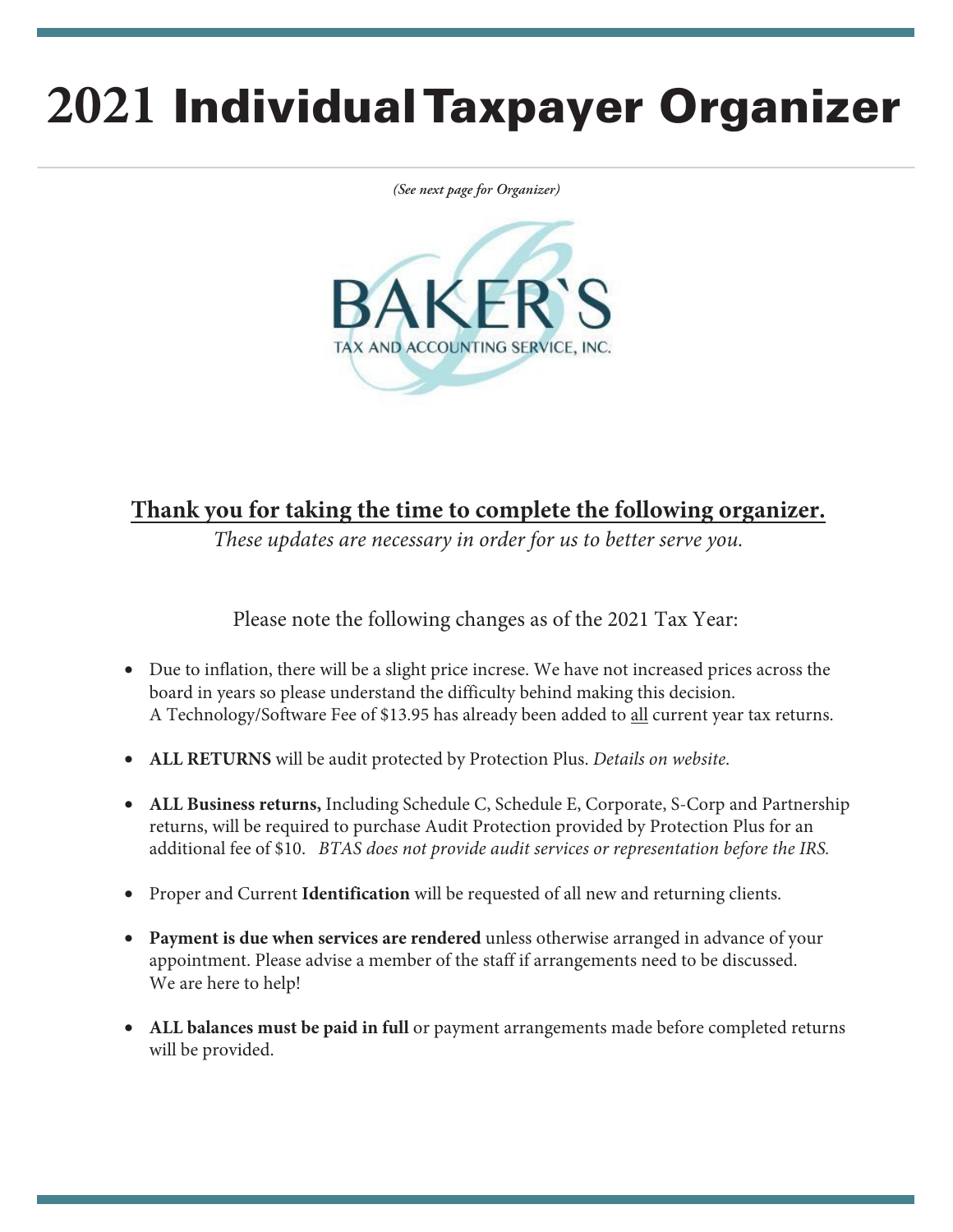

## *New Clients - Please complete in its entirety*

## *Returning Clients - Please update with new information and changes*

## NO UPDATES

| Taxpayer                                                                                                                                                                                                                                                                                                                              |                          |           |                                          |              |                | <b>SSN</b>                                                                                 |                             |        |                     |
|---------------------------------------------------------------------------------------------------------------------------------------------------------------------------------------------------------------------------------------------------------------------------------------------------------------------------------------|--------------------------|-----------|------------------------------------------|--------------|----------------|--------------------------------------------------------------------------------------------|-----------------------------|--------|---------------------|
| First                                                                                                                                                                                                                                                                                                                                 | M.I.                     | Last      |                                          | Email        |                |                                                                                            | IP<br>PIN                   |        |                     |
| Occupation                                                                                                                                                                                                                                                                                                                            |                          |           | Date of birth                            |              |                |                                                                                            | Are you new to our firm?    | Yes    | N <sub>o</sub>      |
| Address                                                                                                                                                                                                                                                                                                                               |                          | City      |                                          |              |                | State                                                                                      | Zip                         |        |                     |
| County                                                                                                                                                                                                                                                                                                                                |                          |           | Home phone                               |              |                | Work or cell                                                                               |                             |        |                     |
| Driver's License<br>No.                                                                                                                                                                                                                                                                                                               |                          |           |                                          | <b>State</b> |                | Issue Date                                                                                 | Exp. Date                   |        |                     |
| Spouse                                                                                                                                                                                                                                                                                                                                |                          |           |                                          |              |                | <b>SSN</b>                                                                                 |                             |        |                     |
| First                                                                                                                                                                                                                                                                                                                                 | M.I.                     | Last      |                                          | Email        |                |                                                                                            | $_{\rm IP}$<br>PIN          |        |                     |
| Occupation                                                                                                                                                                                                                                                                                                                            |                          |           | Date of birth                            |              |                |                                                                                            | Are you new to our firm?    | Yes    | N <sub>o</sub>      |
| Address<br>(If different from Taxpayer)                                                                                                                                                                                                                                                                                               |                          | City      |                                          |              |                | State                                                                                      | Zip                         |        |                     |
| County                                                                                                                                                                                                                                                                                                                                |                          |           | Home phone                               |              |                | Work or cell                                                                               |                             |        |                     |
| Driver's License<br>No.                                                                                                                                                                                                                                                                                                               |                          |           |                                          | <b>State</b> |                | Issue Date                                                                                 | Exp. Date                   |        |                     |
| If you moved during 2020, enter your previous address.<br>Date of move                                                                                                                                                                                                                                                                |                          |           |                                          |              |                |                                                                                            |                             |        |                     |
| Marital status at 12/31/20<br><b>Single</b><br>Were you divorced or separated during the year?<br>Individuals who are in registered domestic partnerships (RDPs) and civil unions are not considered married for federal tax purposes.<br>Have you received any notice from the IRS or state revenue department within the past year? | Married<br>Yes           | Separated | Widow(er)<br>No                          |              |                | Registered Domestic Partnership (RDP)<br>Were there any deaths in the family?<br>Yes<br>No | Yes<br>No                   | Unsure |                     |
|                                                                                                                                                                                                                                                                                                                                       |                          |           |                                          |              |                |                                                                                            |                             |        |                     |
| Names of dependent children<br>Child's full name                                                                                                                                                                                                                                                                                      | Social Security #        |           | <b>IP PIN</b>                            |              | Date of birth  | Months lived in<br>home in 2020                                                            | Relationship to<br>taxpayer |        | College<br>student? |
|                                                                                                                                                                                                                                                                                                                                       |                          |           |                                          |              |                |                                                                                            |                             |        |                     |
|                                                                                                                                                                                                                                                                                                                                       |                          |           |                                          |              |                |                                                                                            |                             |        |                     |
| N <sub>o</sub><br>Did any of the children have income above \$1,100 for the year?<br>Yes<br>Do any of the children have a disability?<br>Yes<br>No<br>Is it anticipated that a different taxpayer will seek to claim a child listed above as their dependent for tax year 2020?<br>No<br>Yes                                          |                          |           |                                          |              |                |                                                                                            |                             |        |                     |
| Other dependents or people who lived with you                                                                                                                                                                                                                                                                                         |                          |           |                                          |              |                |                                                                                            |                             |        |                     |
| Name                                                                                                                                                                                                                                                                                                                                  | Social Security #        |           | <b>IP PIN</b>                            |              | Date of birth  | Months lived in<br>home in 2020                                                            | Relationship                |        | Income              |
|                                                                                                                                                                                                                                                                                                                                       |                          |           |                                          |              |                |                                                                                            |                             |        |                     |
|                                                                                                                                                                                                                                                                                                                                       |                          |           |                                          |              |                |                                                                                            |                             |        |                     |
| Bank information: Use for                                                                                                                                                                                                                                                                                                             | Direct deposit of refund |           | Direct debit of balance due Name of bank |              |                |                                                                                            |                             |        |                     |
| Checking<br>Routing transit number<br>Savings                                                                                                                                                                                                                                                                                         |                          |           |                                          |              | Account number |                                                                                            |                             |        |                     |
| Ask your tax preparer for information about depositing a refund into an IRA account or splitting the deposit into more than one account.                                                                                                                                                                                              |                          |           |                                          |              |                |                                                                                            |                             |        |                     |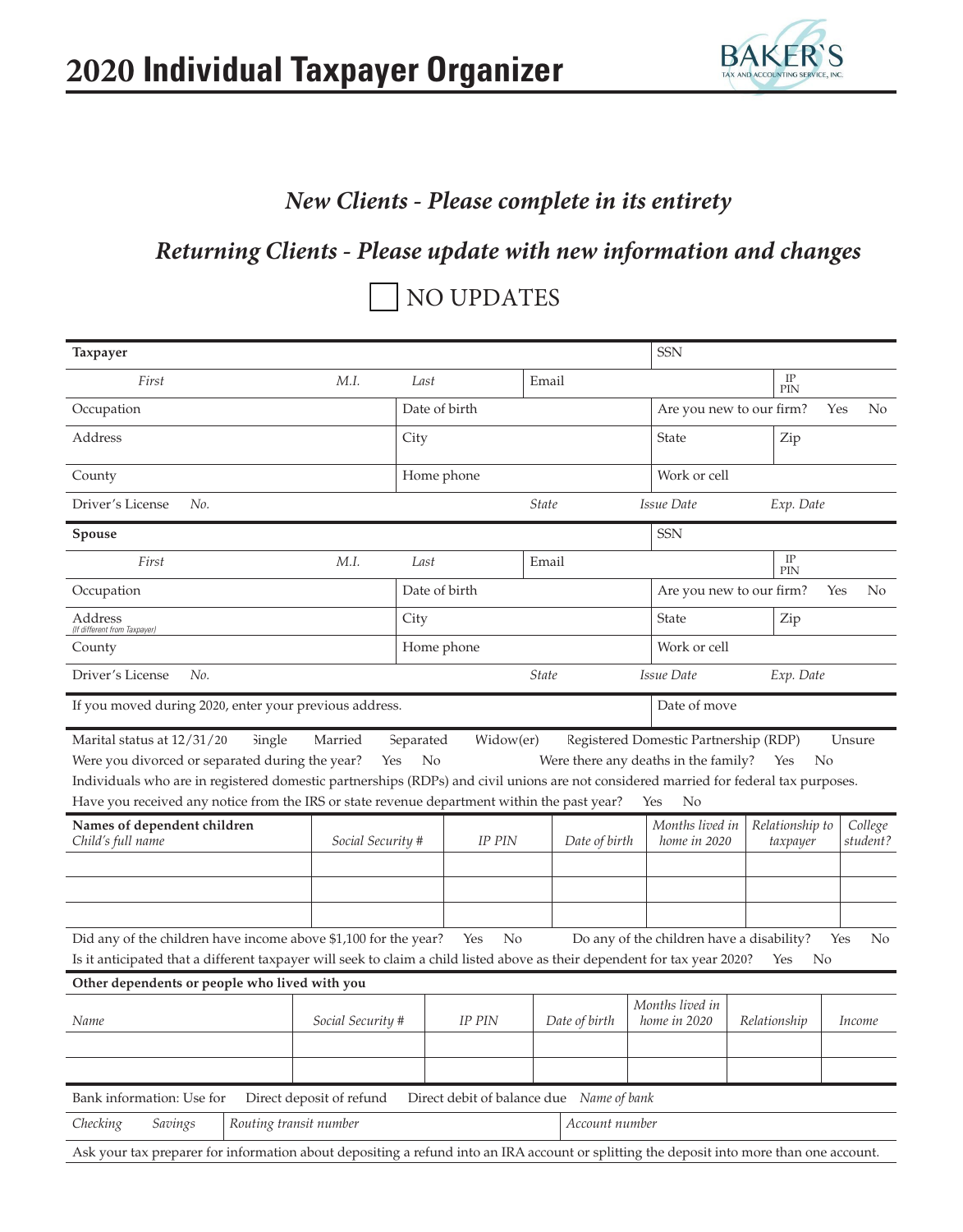## *Please complete to the best of your ability*

|                      | <b>Questions - All Taxpayers</b><br>(Provide related statements or other documentation.) |                |                                                                                                                                                                                                            |                             |              |                          |                               |          |     |
|----------------------|------------------------------------------------------------------------------------------|----------------|------------------------------------------------------------------------------------------------------------------------------------------------------------------------------------------------------------|-----------------------------|--------------|--------------------------|-------------------------------|----------|-----|
|                      | "You" refers to both taxpayer and spouse—enter "?" if unsure about a question.           |                |                                                                                                                                                                                                            |                             |              |                          |                               |          |     |
|                      | Yes                                                                                      | No             | Are either you or your spouse legally blind?                                                                                                                                                               |                             |              |                          |                               |          |     |
|                      | Yes                                                                                      | No             | Did you pay or receive alimony in 2020?<br>Recipient's SSN<br>Date of divorce or separation<br>Paid<br>Received \$                                                                                         |                             |              |                          |                               |          |     |
|                      | Yes                                                                                      | No.            | Did you have health insurance for you, your spouse, and all dependents for the entire year?                                                                                                                |                             |              |                          |                               |          |     |
|                      | Yes                                                                                      | No             | Did you purchase health insurance through a public exchange?                                                                                                                                               |                             |              |                          |                               |          |     |
|                      | Yes                                                                                      | No             | Will there be any significant changes in income or deductions next year, such as retirement?                                                                                                               |                             |              |                          |                               |          |     |
|                      | Yes                                                                                      | No             | Have you paid alternative minimum tax (AMT) in previous years?                                                                                                                                             |                             |              |                          |                               |          |     |
|                      | Yes                                                                                      | No             | Did you pay anyone for domestic services in your home?                                                                                                                                                     |                             |              |                          |                               |          |     |
| LIFESTYLE & TAXES    | Yes                                                                                      | No             | Did you purchase a new energy-efficient car, truck, or van?                                                                                                                                                |                             |              |                          |                               |          |     |
|                      | Yes                                                                                      | No             | Are you involved in bankruptcy, foreclosure, repossession, or had any debt (including credit cards) cancelled?                                                                                             |                             |              |                          |                               |          |     |
|                      | Yes                                                                                      | No             | Are you a member of the military?                                                                                                                                                                          |                             |              |                          |                               |          |     |
|                      | Yes                                                                                      | No             | Were you a citizen of or lived in a foreign country?                                                                                                                                                       |                             |              |                          |                               |          |     |
|                      | Yes                                                                                      | No             | Do you own or have financial interest in a foreign bank or financial account?                                                                                                                              |                             |              |                          |                               |          |     |
|                      | Yes                                                                                      | No             | Would you like to allow your tax preparer or another person to discuss your return with the IRS?<br>Designee's name                                                                                        |                             | Phone number |                          | PIN (any five digits)         |          |     |
|                      | Yes                                                                                      | No             | Were any children born or adopted in 2019? (Provide statement for other expenses.)                                                                                                                         |                             |              |                          |                               |          |     |
|                      | Yes                                                                                      | No             | Were any children<br>Year in                                                                                                                                                                               | Paid by you: Tuition \$     |              | Student loan interest \$ |                               | Books \$ |     |
|                      |                                                                                          |                | attending college?<br>college                                                                                                                                                                              | Paid by student: Tuition \$ |              | Student loan interest \$ |                               | Books \$ |     |
|                      | Yes                                                                                      | No.            | Did you pay any tuition for a private school for a dependent or take classes yourself?                                                                                                                     |                             |              |                          |                               |          |     |
|                      |                                                                                          |                | Student                                                                                                                                                                                                    |                             |              |                          | Amount paid \$                |          |     |
| CHILDREN & EDUCATION |                                                                                          |                | Name and address of school                                                                                                                                                                                 |                             |              |                          |                               |          |     |
|                      | Yes                                                                                      | No             | Did you pay for child or dependent care so you could work or go to school? (add statement if needed)                                                                                                       |                             |              |                          |                               |          |     |
|                      |                                                                                          |                | Name of provider                                                                                                                                                                                           |                             |              |                          | EIN or SSN                    |          |     |
|                      |                                                                                          |                | Address                                                                                                                                                                                                    |                             |              |                          | Amount paid \$                |          |     |
|                      | Yes                                                                                      | No             | Do you have any children who earned more than \$2,200 of investment income?                                                                                                                                |                             |              |                          |                               |          |     |
|                      | Yes                                                                                      | No             | Did you make any contributions to a 529 plan in 2020?                                                                                                                                                      |                             |              |                          |                               |          |     |
|                      | Yes                                                                                      | No             | Did you, or will you, contribute any money to an IRA for 2019?                                                                                                                                             |                             |              |                          | <b>Traditional IRA</b>        | Roth IRA |     |
|                      | Yes                                                                                      | No             | Did you roll over any amounts from a retirement account in 2019?                                                                                                                                           |                             |              |                          |                               |          |     |
|                      | Yes                                                                                      | No             | Did you sell or transfer any stock or sell rental or investment property?                                                                                                                                  |                             |              |                          |                               |          |     |
|                      | Yes                                                                                      | N0             | Did you receive any income from an installment sale?                                                                                                                                                       |                             |              |                          |                               |          |     |
| <b>INVESTMENTS</b>   | Yes                                                                                      | No             | Did you have any investments become worthless or were you a victim of investment theft in 2020?                                                                                                            |                             |              |                          |                               |          |     |
|                      | Yes                                                                                      | N <sub>0</sub> | Were you granted, or did you exercise, any employee stock options during 2020?                                                                                                                             |                             |              |                          |                               |          |     |
|                      | Yes                                                                                      | N <sub>0</sub> | Did you receive, sell, send, exchange, or otherwise acquire any financial interest in any virtual currency?                                                                                                |                             |              |                          |                               |          |     |
|                      | Yes                                                                                      | No             | Did you pay any interest on a loan for a boat or RV that has living quarters? If yes, provide details.                                                                                                     |                             |              |                          |                               |          |     |
| DEDUCTIONS           | Yes                                                                                      | No             | Did you pay sales taxes on a major purchase in 2020, such as a vehicle, boat, or home?                                                                                                                     |                             |              |                          |                               |          |     |
|                      | Yes                                                                                      | No             | Did you make any charitable contributions in 2020?                                                                                                                                                         |                             |              |                          |                               |          |     |
|                      |                                                                                          | N <sub>0</sub> | Did you work from a home office or use your car for business?                                                                                                                                              |                             |              |                          |                               |          |     |
| <b>BUSINESS</b>      | Yes                                                                                      | No             | Did you receive income from a sharing/gig economy activity (e.g. Airbnb, Uber, etc.)                                                                                                                       |                             |              |                          |                               |          |     |
|                      | Yes                                                                                      |                |                                                                                                                                                                                                            |                             |              |                          |                               |          |     |
|                      | Yes<br>Yes                                                                               | No<br>No       | Do you own a business or an interest in a partnership, corporation, LLC, farming activities, or other venture?<br>Did you purchase or sell a main home during the year? If yes, provide closing statement. |                             |              |                          |                               |          |     |
|                      |                                                                                          |                |                                                                                                                                                                                                            |                             |              |                          |                               |          |     |
| <b>HOME</b>          | Yes                                                                                      | N <sub>0</sub> | If you sold a home, did you claim the First-Time Homebuyer Credit when it was purchased? If yes, provide details.                                                                                          |                             |              |                          |                               |          |     |
|                      | Yes                                                                                      | No.            | Did you refinance a mortgage or take a home equity loan? (Provide closing statement)                                                                                                                       |                             |              |                          |                               |          |     |
|                      | Yes                                                                                      | No             | Did you use any mortgage loan proceeds for purposes other than to buy, build, or substantially improve your home?                                                                                          |                             |              |                          |                               |          |     |
|                      | Yes                                                                                      | No             | Did you make any new energy-efficient improvements to your home? If yes, provide details.                                                                                                                  |                             |              |                          |                               |          |     |
|                      | State information                                                                        |                | Full-year resident                                                                                                                                                                                         | Part-year resident          | Nonresident  |                          |                               |          |     |
|                      |                                                                                          |                | States of residence during 2019 and dates                                                                                                                                                                  |                             |              |                          |                               |          |     |
|                      | School district                                                                          |                |                                                                                                                                                                                                            |                             |              |                          | Do you rent or own your home? | Rent     | Own |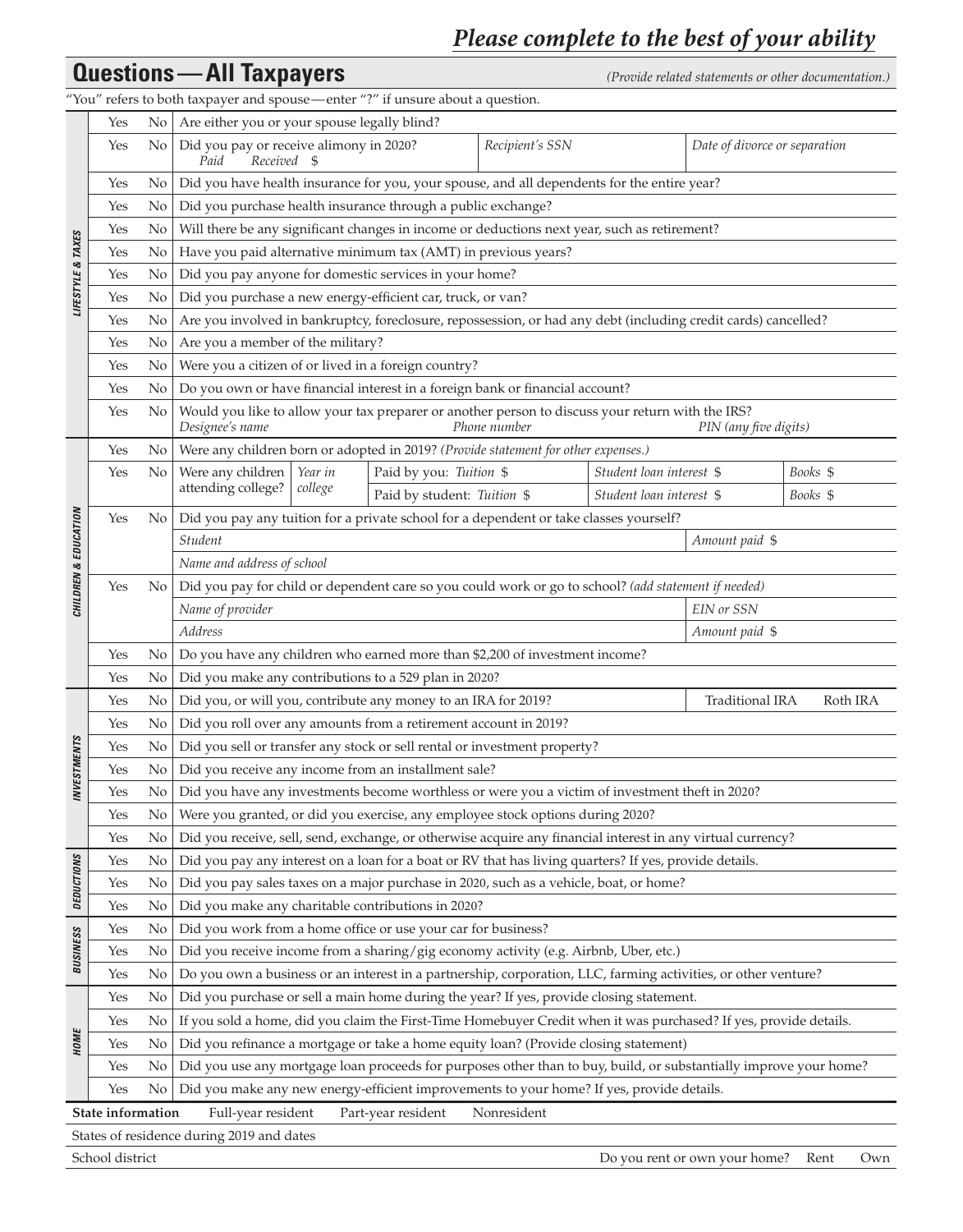#### *ONLY* **complete the following pages if you** *DO NOT* **have the supporting paperwork.**

#### **Income Worksheet**

Provide to your preparer all Forms W-2, 1099-INT, 1099-DIV, 1099-R, 1099-MISC, and other income reporting statements. Do not list dollar amounts for the following forms. Your preparer will report the appropriate amounts.

|                                                         | Indicate "T" for taxpayer, "S" for spouse, "J" for joint                                                                                   |    |    |               |                        |                |           |                          | Provide additional statements if more room is needed |
|---------------------------------------------------------|--------------------------------------------------------------------------------------------------------------------------------------------|----|----|---------------|------------------------|----------------|-----------|--------------------------|------------------------------------------------------|
|                                                         | Forms W-2-Wage and Tax Statement                                                                                                           |    |    |               |                        |                |           |                          |                                                      |
| T/S                                                     | Employer name                                                                                                                              |    |    | T/S           |                        | Employer name  |           |                          |                                                      |
|                                                         | 1)                                                                                                                                         |    |    |               | 4)                     |                |           |                          |                                                      |
|                                                         | 2)                                                                                                                                         |    |    |               | 5)                     |                |           |                          |                                                      |
|                                                         | 3)                                                                                                                                         |    |    |               | 6)                     |                |           |                          |                                                      |
|                                                         | Forms 1099-INT-Interest Income                                                                                                             |    |    |               |                        |                |           |                          |                                                      |
| T/S/J                                                   | Name of issuer                                                                                                                             |    |    | T/S/J         | Name of issuer         |                |           |                          |                                                      |
|                                                         | 1)                                                                                                                                         |    |    |               | 4)                     |                |           |                          |                                                      |
|                                                         | 2)                                                                                                                                         |    |    |               | 5)                     |                |           |                          |                                                      |
|                                                         | 3)                                                                                                                                         |    |    |               | 6)                     |                |           |                          |                                                      |
|                                                         | Forms 1099-DIV—Dividends and Distributions                                                                                                 |    |    |               |                        |                |           |                          |                                                      |
| T/S/J                                                   | Name of issuer                                                                                                                             |    |    | T/S/J         |                        | Name of issuer |           |                          |                                                      |
|                                                         | 1)                                                                                                                                         |    |    |               | 4)                     |                |           |                          |                                                      |
|                                                         | 2)                                                                                                                                         |    |    |               | 5)                     |                |           |                          |                                                      |
|                                                         | 3)                                                                                                                                         |    |    |               | 6)                     |                |           |                          |                                                      |
|                                                         | Forms 1099-R-Distributions From Pensions, Annuities, Retirement or Profit-Sharing Plans, IRAs, Insurance Contracts, Etc.                   |    |    |               |                        |                |           |                          |                                                      |
| T/S                                                     | Name of issuer                                                                                                                             |    |    | T/S           |                        | Name of issuer |           |                          |                                                      |
|                                                         | 1)                                                                                                                                         |    |    |               | 4)                     |                |           |                          |                                                      |
|                                                         | 2)                                                                                                                                         |    |    |               | 5)                     |                |           |                          |                                                      |
|                                                         | 3)                                                                                                                                         |    |    |               | 6)                     |                |           |                          |                                                      |
|                                                         | If the distribution is before age 591/2, give a reason to determine if an exception to penalty applies.                                    |    |    |               |                        |                |           |                          |                                                      |
|                                                         | Tax-Exempt Interest (such as municipal bonds-include statement)                                                                            |    |    |               |                        |                |           |                          |                                                      |
| Payer                                                   |                                                                                                                                            | \$ |    | Payer         |                        |                |           |                          | \$                                                   |
| <b>Other Income</b>                                     |                                                                                                                                            |    |    |               |                        |                |           |                          |                                                      |
| State tax refund                                        |                                                                                                                                            |    | \$ |               |                        | Other          |           | \$                       |                                                      |
|                                                         | Unemployment compensation                                                                                                                  |    | \$ |               |                        |                |           | \$                       |                                                      |
|                                                         | Social Security (taxpayer) - provide SSA-1099 or RRB-1099                                                                                  |    | \$ |               |                        |                |           | \$                       |                                                      |
| Social Security (spouse)-provide SSA-1099 or RRB-1099   |                                                                                                                                            | \$ |    |               |                        |                | \$        |                          |                                                      |
| Unreported tips                                         |                                                                                                                                            | \$ |    |               |                        |                | \$        |                          |                                                      |
| Business income (see Sole Proprietorship Tax Organizer) |                                                                                                                                            |    |    |               |                        | Stock sales    |           | See "Sales and Exchanges |                                                      |
| Rental income (see Rental Property Tax Organizer)       |                                                                                                                                            |    |    |               | Sale of other property |                |           | Worksheet" below.        |                                                      |
|                                                         | <b>Sales and Exchanges Worksheet</b>                                                                                                       |    |    |               |                        |                |           |                          |                                                      |
|                                                         | Provide information about sales of stock, real estate, or other property, along with Forms 1099-B, 1099-S, or other supporting statements. |    |    |               |                        |                |           |                          |                                                      |
|                                                         | Description of property                                                                                                                    |    |    | Purchase date |                        | Cost/basis     | Sale date |                          | Sale price                                           |

 $\sim$  \$  $\sim$  \$  $\updownarrow$   $\updownarrow$   $\updownarrow$   $\updownarrow$   $\updownarrow$ 

#### **Notes:**

•When stock is sold, you will usually receive Form 1099-B, *Proceeds From Broker and Barter Exchange Transactions,* reporting the proceeds from the sale. However, your statement will not always provide the cost/basis information necessary to compute gain or loss. If the statement does not contain the cost/basis information, you must provide it. You may need to contact your broker for questions about cost/basis and purchase dates of your stock accounts.

•Often, "transfers" of stock or mutual funds within a brokerage account are actually sales of one type of stock and purchase of another. Even if you did not receive any cash from the transaction, you may have taxable gain or loss.

•If your stock dividends are automatically reinvested, the dividends will be taxable even though you did not receive any cash. The transaction is treated as if you had received cash and purchased additional stock. When the stock is sold, the amount reinvested over the years is taken into account. You may need to contact your broker for questions about the amount of reinvested dividends.

•If you sold property other than stock, your taxable gain or loss will be determined by your cost/basis. The cost/basis is usually the original purchase price plus improvements (the cost of repairs and maintenance are not taken into account for cost/basis).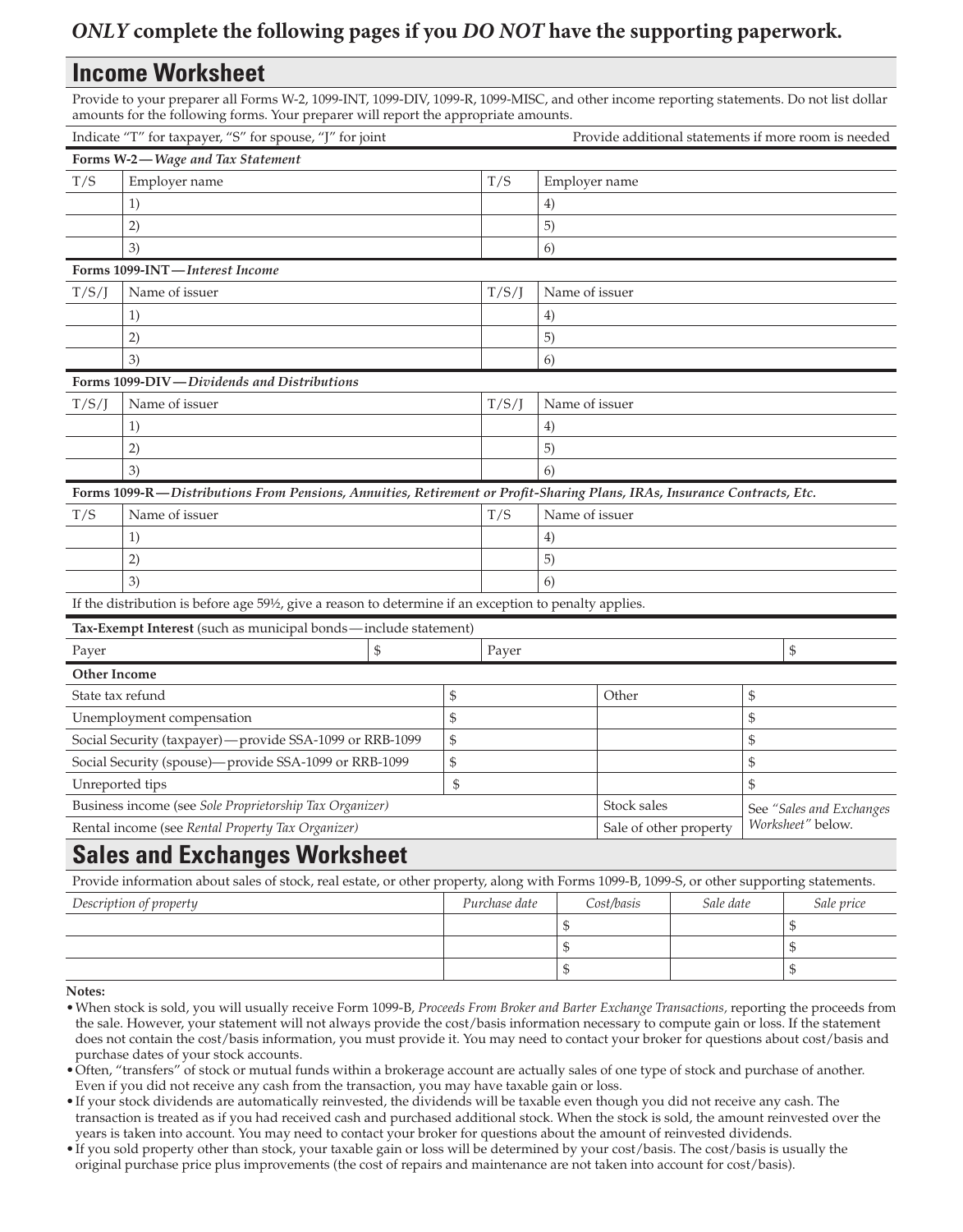#### *ONLY* **complete the following pages if you** *DO NOT* **have the supporting paperwork.**

#### **Itemized Deductions Worksheet**

Deductions must exceed \$12,200 Single, \$24,400 MFJ, \$18,350 HOH, or \$12,200 MFS to be a tax benefit.

| Medical Expenses. Must exceed 7.5% of income to be a benefit-<br>include cost for dependents-do not include any expenses that were<br>reimbursed by insurance.                                          |                                        |                                                                                        | Charitable Contributions. If over \$500 in noncash charitable<br>contributions, provide details of contributions. Rules require that the<br>taxpayer retain documentation for all contributions. |                                                                                                                                                                                                            |                                                                                                                                                                                                             |                                                                            |              |  |  |
|---------------------------------------------------------------------------------------------------------------------------------------------------------------------------------------------------------|----------------------------------------|----------------------------------------------------------------------------------------|--------------------------------------------------------------------------------------------------------------------------------------------------------------------------------------------------|------------------------------------------------------------------------------------------------------------------------------------------------------------------------------------------------------------|-------------------------------------------------------------------------------------------------------------------------------------------------------------------------------------------------------------|----------------------------------------------------------------------------|--------------|--|--|
| Dentists                                                                                                                                                                                                | \$                                     | Hospitals                                                                              | \$                                                                                                                                                                                               | Cash                                                                                                                                                                                                       |                                                                                                                                                                                                             |                                                                            |              |  |  |
| Doctors                                                                                                                                                                                                 | \$                                     | Insurance                                                                              | $\$\,$                                                                                                                                                                                           | Noncash contributions (FMV). Clothing or household                                                                                                                                                         |                                                                                                                                                                                                             |                                                                            |              |  |  |
| Equipment                                                                                                                                                                                               | \$                                     | Prescriptions                                                                          | \$                                                                                                                                                                                               | items must be in good used condition or better.                                                                                                                                                            |                                                                                                                                                                                                             | \$                                                                         |              |  |  |
| Eyeglasses                                                                                                                                                                                              | \$                                     | Other                                                                                  | \$                                                                                                                                                                                               | Yes                                                                                                                                                                                                        | Did you transfer funds from an IRA directly to a<br>$\rm No$                                                                                                                                                |                                                                            |              |  |  |
| Medical miles:                                                                                                                                                                                          |                                        | @20¢                                                                                   |                                                                                                                                                                                                  | charity?<br>Charitable mileage                                                                                                                                                                             | \$                                                                                                                                                                                                          |                                                                            |              |  |  |
|                                                                                                                                                                                                         |                                        | Taxes Paid. Do not include taxes paid for full or partial business or                  |                                                                                                                                                                                                  | <b>Casualty and Theft Losses</b>                                                                                                                                                                           |                                                                                                                                                                                                             |                                                                            |              |  |  |
|                                                                                                                                                                                                         |                                        | rental-use property, including business use of the home.                               |                                                                                                                                                                                                  |                                                                                                                                                                                                            |                                                                                                                                                                                                             | If you suffered any sudden, unexpected damage or loss of property, or      |              |  |  |
| State withholding                                                                                                                                                                                       |                                        |                                                                                        | Reported on W-2<br>\$                                                                                                                                                                            |                                                                                                                                                                                                            |                                                                                                                                                                                                             | a theft in a federally-declared disaster area, provide details to your tax |              |  |  |
|                                                                                                                                                                                                         | State estimated taxes - paid in 2020   |                                                                                        |                                                                                                                                                                                                  | Yes<br>preparer.                                                                                                                                                                                           | No                                                                                                                                                                                                          |                                                                            |              |  |  |
| Real estate tax - residence<br>Real estate tax — other                                                                                                                                                  |                                        |                                                                                        | \$<br>\$                                                                                                                                                                                         |                                                                                                                                                                                                            | Miscellaneous Itemized Deductions. Miscellaneous itemized<br>deductions subject to the 2% AGI limitation are no longer deductible<br>on the federal return. However, these expenses may still be deductible |                                                                            |              |  |  |
|                                                                                                                                                                                                         |                                        |                                                                                        |                                                                                                                                                                                                  |                                                                                                                                                                                                            |                                                                                                                                                                                                             |                                                                            |              |  |  |
| Personal property taxes                                                                                                                                                                                 |                                        |                                                                                        | \$<br>$$^{(})$                                                                                                                                                                                   | on your state return. For use of home, auto mileage, or other job-related<br>expenses, provide information on a separate sheet. Were any expenses<br>reimbursed by your employer?<br>N <sub>o</sub><br>Yes |                                                                                                                                                                                                             |                                                                            |              |  |  |
| Property tax refund - received in 2019                                                                                                                                                                  |                                        | \$                                                                                     |                                                                                                                                                                                                  |                                                                                                                                                                                                            |                                                                                                                                                                                                             |                                                                            |              |  |  |
| Foreign tax paid<br>Other                                                                                                                                                                               |                                        |                                                                                        | \$                                                                                                                                                                                               | Dues                                                                                                                                                                                                       | \$                                                                                                                                                                                                          | Subscriptions                                                              | \$           |  |  |
| Other                                                                                                                                                                                                   |                                        |                                                                                        | Investment                                                                                                                                                                                       | \$                                                                                                                                                                                                         | Supplies                                                                                                                                                                                                    | \$                                                                         |              |  |  |
|                                                                                                                                                                                                         |                                        |                                                                                        | \$<br>\$                                                                                                                                                                                         | expenses                                                                                                                                                                                                   |                                                                                                                                                                                                             |                                                                            |              |  |  |
| Other<br>Balance paid in 2019 from prior year state returns                                                                                                                                             |                                        |                                                                                        | <b>Job</b> education                                                                                                                                                                             | \$                                                                                                                                                                                                         | Tax prep fees                                                                                                                                                                                               | \$                                                                         |              |  |  |
|                                                                                                                                                                                                         | (do not include interest or penalties) |                                                                                        | \$                                                                                                                                                                                               | Job seeking                                                                                                                                                                                                | \$                                                                                                                                                                                                          | Tools                                                                      | \$           |  |  |
|                                                                                                                                                                                                         |                                        | Did you keep receipts for sales tax paid during 2019?                                  | N <sub>o</sub><br>Yes                                                                                                                                                                            | Legal fees                                                                                                                                                                                                 | \$                                                                                                                                                                                                          | Uniforms                                                                   | \$           |  |  |
|                                                                                                                                                                                                         |                                        | Did you purchase a car, plane, boat, or home in 2019?                                  | No<br>Yes                                                                                                                                                                                        | Licenses                                                                                                                                                                                                   | \$                                                                                                                                                                                                          | Union dues                                                                 | \$           |  |  |
| Sales tax paid \$                                                                                                                                                                                       | Purchase paid \$                       | Date                                                                                   |                                                                                                                                                                                                  | Safety equipment                                                                                                                                                                                           | \$                                                                                                                                                                                                          | Other                                                                      | $\mathbb{S}$ |  |  |
| Interest Paid. Do not include interest paid for full or partial business<br>or rental-use property, including business use of the home. Provide all<br>Forms 1098 or lender information and ID numbers. |                                        | Other Deductions. The following deductions are not subject to a 2% of<br>income limit. |                                                                                                                                                                                                  |                                                                                                                                                                                                            |                                                                                                                                                                                                             |                                                                            |              |  |  |
| Main home                                                                                                                                                                                               | \$                                     | Equity loan                                                                            | \$                                                                                                                                                                                               | Gambling losses                                                                                                                                                                                            | \$                                                                                                                                                                                                          | Federal estate tax                                                         | \$           |  |  |
| Second home                                                                                                                                                                                             | \$                                     | Equity loan                                                                            | \$                                                                                                                                                                                               |                                                                                                                                                                                                            |                                                                                                                                                                                                             | on IRD                                                                     |              |  |  |
| Points                                                                                                                                                                                                  | $\mathbb{S}$                           | Investment interest                                                                    | \$                                                                                                                                                                                               | Impairment-<br>related expenses                                                                                                                                                                            | \$                                                                                                                                                                                                          | Loss from box 2,<br>K-1, Form 1065B                                        | \$           |  |  |
|                                                                                                                                                                                                         |                                        |                                                                                        |                                                                                                                                                                                                  |                                                                                                                                                                                                            | Date                                                                                                                                                                                                        |                                                                            |              |  |  |
| Did you pay a mortgage insurance premium when you purchased your home? Amount \$<br><b>Solution</b> of the set<br>$\sim$ $\sim$<br>$\sim$ $\sim$<br>n.,                                                 |                                        |                                                                                        |                                                                                                                                                                                                  |                                                                                                                                                                                                            |                                                                                                                                                                                                             |                                                                            |              |  |  |

#### **Other Deductions or Questions**

**Notes:** • Gambling losses are deductible only up to the amount of gambling winnings reported. A log must be kept to verify losses. • Work clothing is not deductible if adaptable for every day wear. Exception for safety equipment, such as steel-toe boots.

• Expenses to enable individuals, who are physically or mentally impaired, to work are generally deductible.

## **Adjustments Worksheet**

| Educator expenses. Classroom expenses of teachers, counselors, and principals. Maximum \$250 each.                                                                                                      |              |
|---------------------------------------------------------------------------------------------------------------------------------------------------------------------------------------------------------|--------------|
| Health savings account deduction (HSA).                                                                                                                                                                 |              |
| Self-employed SEP, SIMPLE, and qualified plans. Some contributions for 2019 may be made in 2020.                                                                                                        |              |
| Self-employed health insurance deduction. Sole proprietors, partners, and 2% S corporation shareholders if not eligible for<br>employer coverage.                                                       |              |
| Penalty on early withdrawal of savings.                                                                                                                                                                 |              |
| IRA deduction. For traditional IRAs. Roth IRAs are not deductible. Some contributions for 2019 may be made in 2020.                                                                                     |              |
| Student loan interest deduction. Paid for taxpayers and dependents. Income limits apply.                                                                                                                |              |
| Tuition and fees deduction. Qualified tuition and fees if not claiming education credits. Income limits apply.                                                                                          |              |
| Moving expenses. Available only to members of the Armed Forces (or their spouses or dependents) on active duty that<br>move pursuant to a military order and incident to a permanent change of station. | Ask preparer |
| Business expenses of reservists, performing artists, and fee-based government officials.                                                                                                                | Ask preparer |